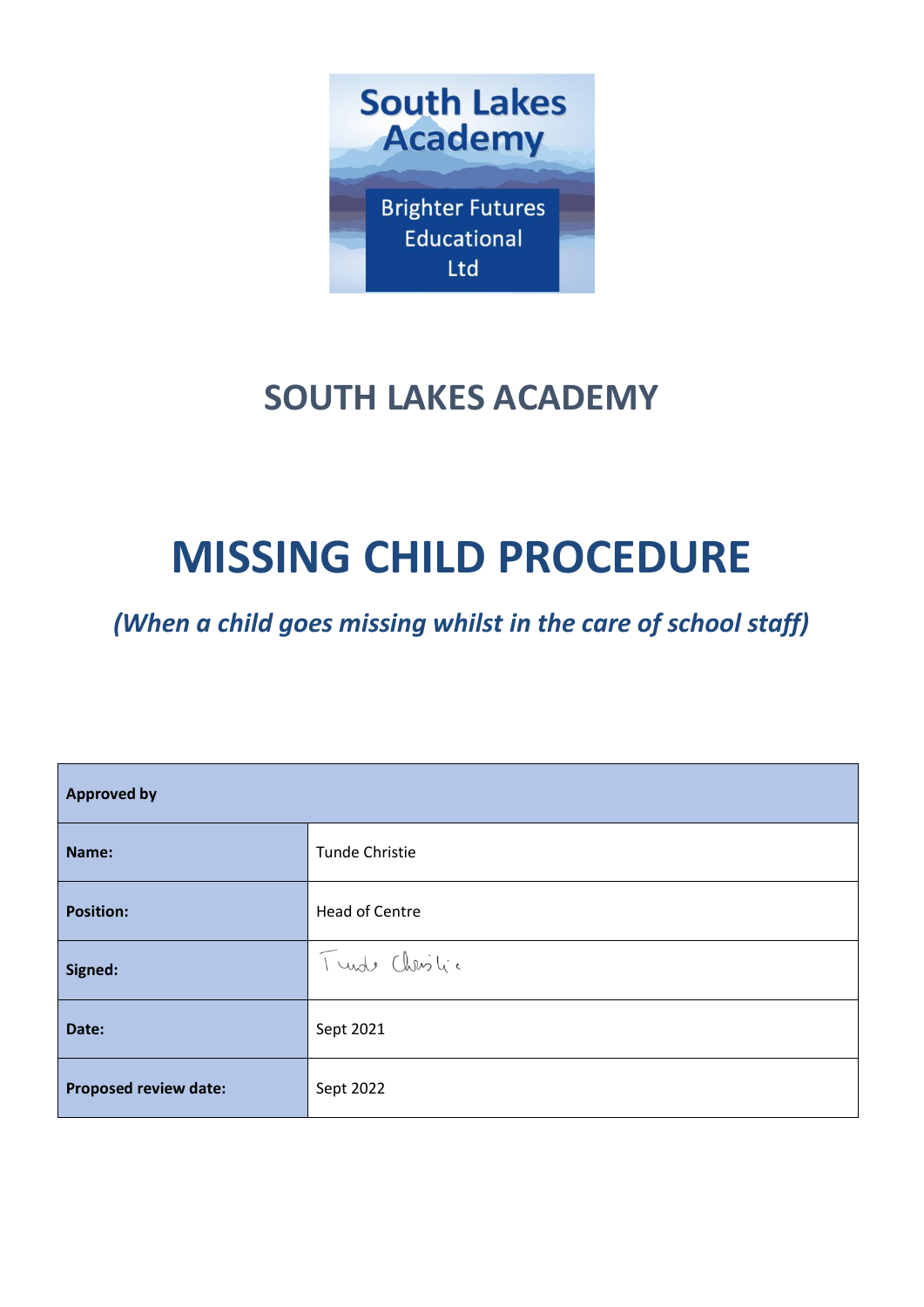## **REVIEW SHEET**

**The information in the table below details earlier versions of this document with a brief description of each review and how to distinguish amendments made since the previous version date (if any).**

| <b>Version</b><br><b>Number</b> | <b>Version Description</b>                                      | <b>Date of Revision</b> |
|---------------------------------|-----------------------------------------------------------------|-------------------------|
| $\mathbf{1}$                    | Original                                                        | Feb 2019                |
| $\overline{2}$                  | Updates to include absence recording procedures and break times | April 2019              |
| $\overline{\mathbf{3}}$         | Reviewed - minor update and typos resolved                      | <b>Sept 2021</b>        |
|                                 |                                                                 |                         |
|                                 |                                                                 |                         |
|                                 |                                                                 |                         |
|                                 |                                                                 |                         |
|                                 |                                                                 |                         |
|                                 |                                                                 |                         |
|                                 |                                                                 |                         |
|                                 |                                                                 |                         |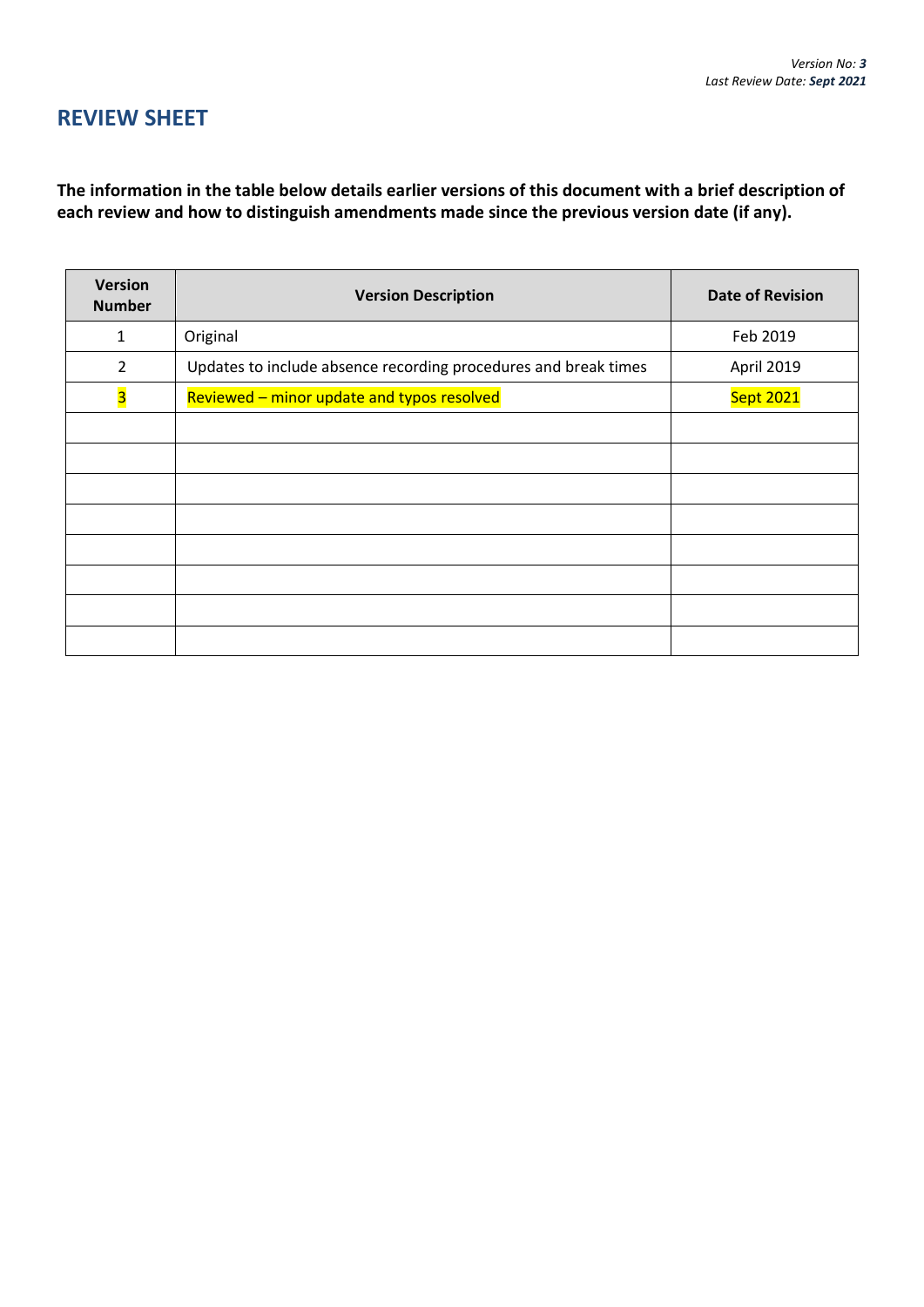### **CONTENTS**

| 1              |     |  |
|----------------|-----|--|
| $\overline{2}$ |     |  |
| 3              |     |  |
|                | 3.1 |  |
|                | 3.2 |  |
|                | 3.3 |  |
|                | 3.4 |  |
|                | 3.5 |  |
|                | 3.6 |  |
| 4              |     |  |
|                | 4.1 |  |
|                | 4.2 |  |
|                | 4.3 |  |
| 5              |     |  |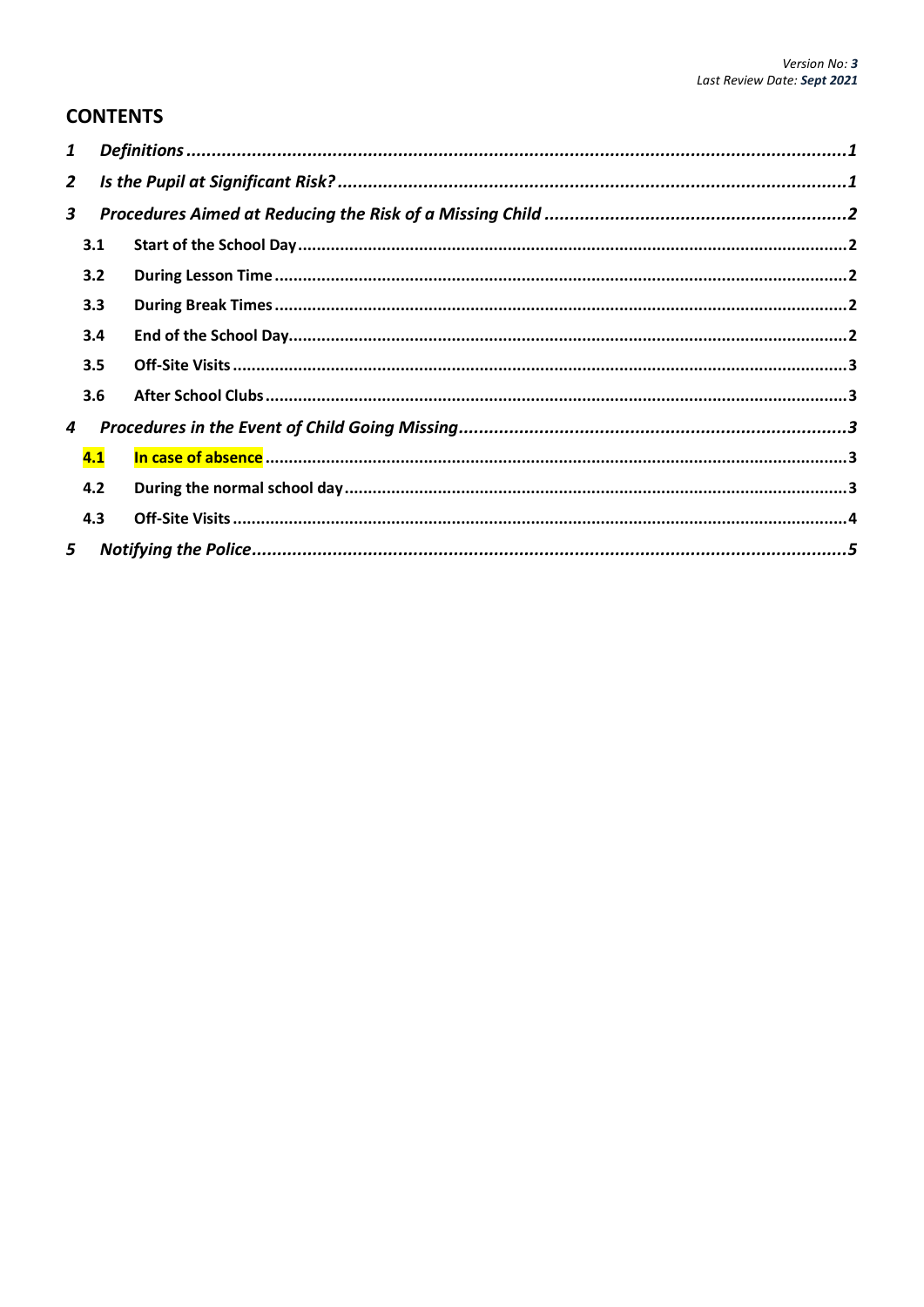*This page is intentionally blank for printing purposes*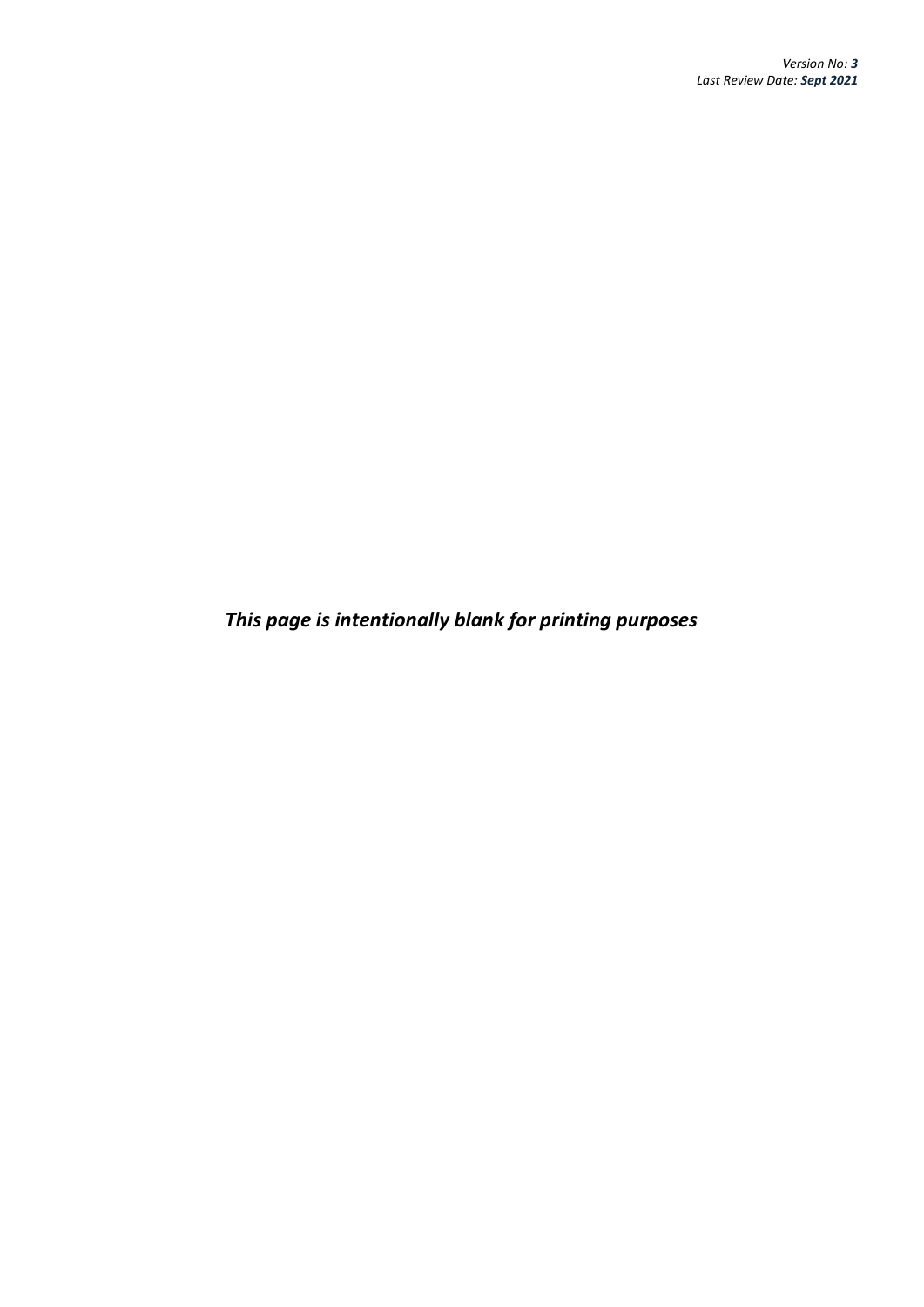## **MISSING CHILD PROCEDURES**

#### *(When a child goes missing whilst in the care of school staff)*

In the event of a child going missing whilst in the care of the school staff, the school will put into practice the 'Missing Child Procedures' below. These ensure that a systematic approach to find the child is taken and consideration is given to the levels of risk to the child.

These procedures refer to a pupil who registers at school in the morning or afternoon and then goes missing during the school day (or on an off-site visit) without a satisfactory explanation.

It is vital that emergency contact details for parents are kept up to date and contacts should include at least one person who does not normally live in the household. Wherever possible, if the child has a mobile phone, the details of this number should also be held by the school.

#### <span id="page-4-0"></span>**1 Definitions**

For the purposes of these procedures a child, young person, pupil, or student is referred to as a 'child' or a 'pupil' and they are normally under 18 years of age.

Wherever the term 'parent' is used this includes any person with parental authority over the child concerned e.g., carers, legal guardians etc.

Whenever the term 'Head teacher' is used this also refers to any Manger with the equivalent responsibility for children

'Missing' is when a pupil's whereabouts cannot be established and where the circumstances are out of character, or the context suggests the person may be the subject of a crime or at risk of harm to themselves or another.

#### <span id="page-4-1"></span>**2 Is the Pupil at Significant Risk?**

A 'pupil missing during schools hours' incident would be prioritised as significant risk where:

- The risk posed is immediate and there are substantial grounds for believing that the child is in danger through their own vulnerability. Vulnerability characteristics may include:
	- The age of the child;
	- Child on a plan (Early Help, Child in Need, Looked After or Child Protection Plan, Behaviour Management);
	- A disability and/or special educational needs;
	- Substance misuse;
	- Education health care plan.
- The risk posed is immediate and there are substantial grounds for believing that the public is in danger;
- There are indications that the child has already come to harm (CSE, grooming, radicalisation etc.).

Other contributory factors should be taken into consideration when determining if the pupil is at significant risk, for example:

- Have there been past concerns about this child and/or family which together with the sudden disappearance are worrying?
- Is there any known history of drug or alcohol dependency within the family?
- Is there any known history of domestic violence?
- Is there concern about the parent's ability to protect the child from harm?
- Is this very sudden and unexpected behaviour?
- Have there been any past concerns about the child associating with significantly older young people or adults?
- Was there any significant incident prior to the child's unexplained absence?
- Has the child been a victim of bullying?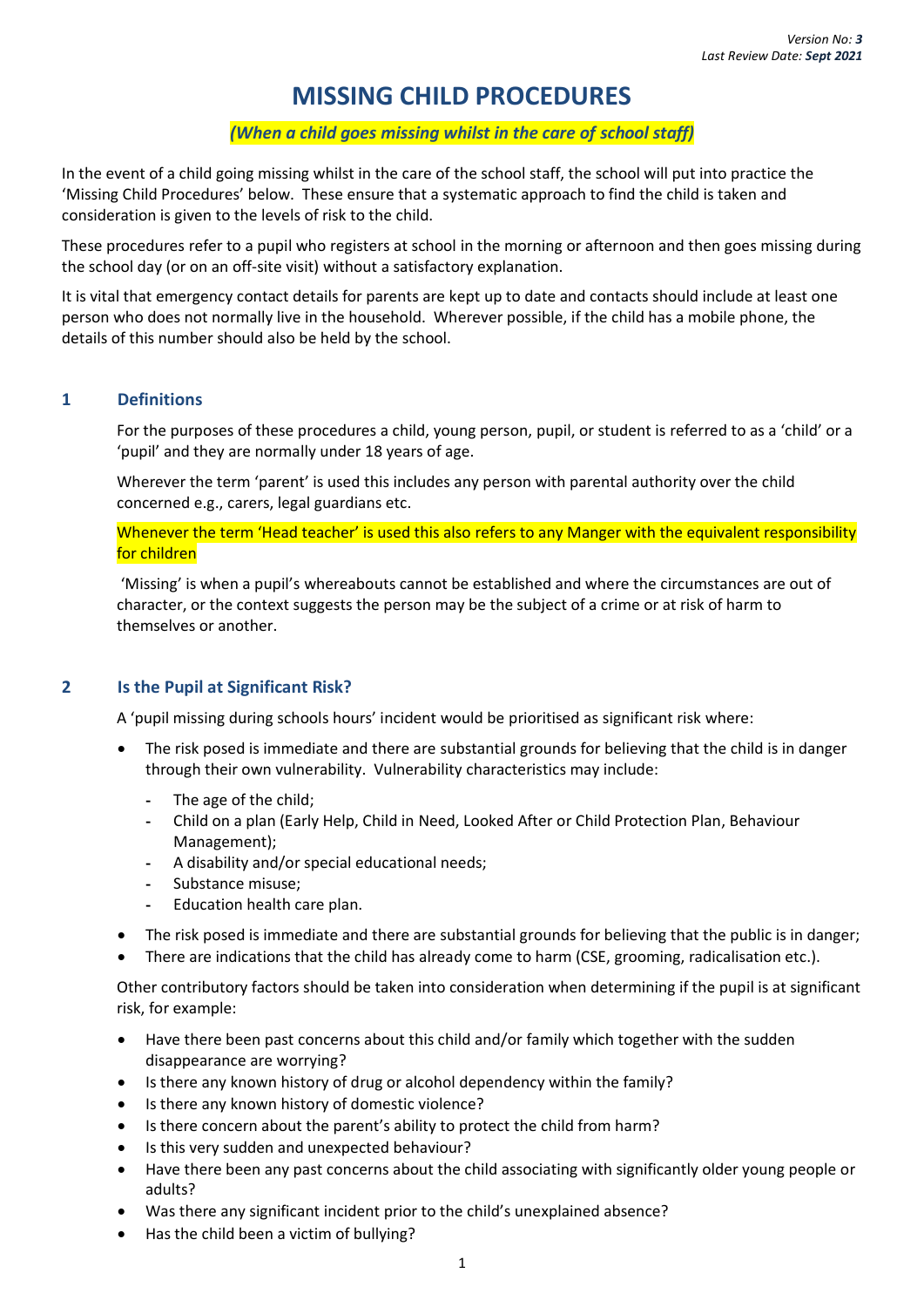- Are there health reasons to believe that the child is at risk? e.g., does the child need essential medication or health care?
- Was the child noted to be depressed prior to the child's unexplained absence?
- Are there religious or cultural reasons to believe that the child is at risk? e.g., rites of passage, female genital mutilation or forced marriage planned for the child?

Consideration will be given to the individual circumstances and the child's records e.g., whether the child has never gone missing before or has a record of leaving school without permission.

#### <span id="page-5-0"></span>**3 Procedures Aimed at Reducing the Risk of a Missing Child**

#### <span id="page-5-1"></span>**3.1 Start of the School Day**

- The school should ensure parents are fully aware of the points at which responsibility for the care of their child passes from them to staff and vice versa;
- There are clear procedures for welcoming pupils into the school;
- Teachers are in their classrooms by 9:15;
- Registration is taken at the beginning of the school day and immediately after the pupils' return from lunch in order to ensure that all are accounted for;
- The main building only has a single access entrance via a reception desk. Signage directs all visitors to this entrance. Every visitor to the school is channelled through reception. Even when reception is not manned, reception remains the point to which all enquiries should be directed. Unauthorised visitors will be challenged by staff;
- Reception is a secure area and visitors cannot gain access to other parts of the school without being challenged or at least seen by a member of staff;
- Main entrance doors are fitted with a remote access intercom so that visitors can be introduced prior to being allowed entry. Only authorised visitors are allowed access.
- Parents are expected to report any absence to the school office or to the head of centre who will note the absence in the register.

#### <span id="page-5-2"></span>**3.2 During Lesson Time**

- Staff mark registers promptly and accurately morning and afternoons and return them to the school office, students are also asked to sign in and out throughout the day, though a teacher may do that if on the students' behalf;
- If children leave their classroom to work in other parts of the school, the class teacher must ensure that adequate supervision is maintained at all times and pupils are accounted for on return to the classroom;
- Updated contact information for parents is sought regularly and maintained;
- Behaviour Management Plans are in place for pupils with challenging behaviour including those who may be 'flight risks';

#### <span id="page-5-3"></span>**3.3 During Break Times**

- Sufficient numbers of duty staff should be around to supervise the students for the duration of their break;
- If students wish to be taken to the play area all teachers must read and adhere to the relevant risk assessments;
- Key Stage 4 students we aim to support and promote independence amongst our students and therefore allow them, with parental permission, to be able to go into town to get their lunch or for a break etc. Permission for this will be ascertained during the registration process. The school will discuss and show the risk assessment for this with the parent/carer prior to them granting permission

#### <span id="page-5-4"></span>**3.4 End of the School Day**

- Main door is opened at 15:00;
- Children leave by assigned exits and must sign out prior to leaving;
- Those students whose needs require parental or adult supervision must wait for responsible person to collect them;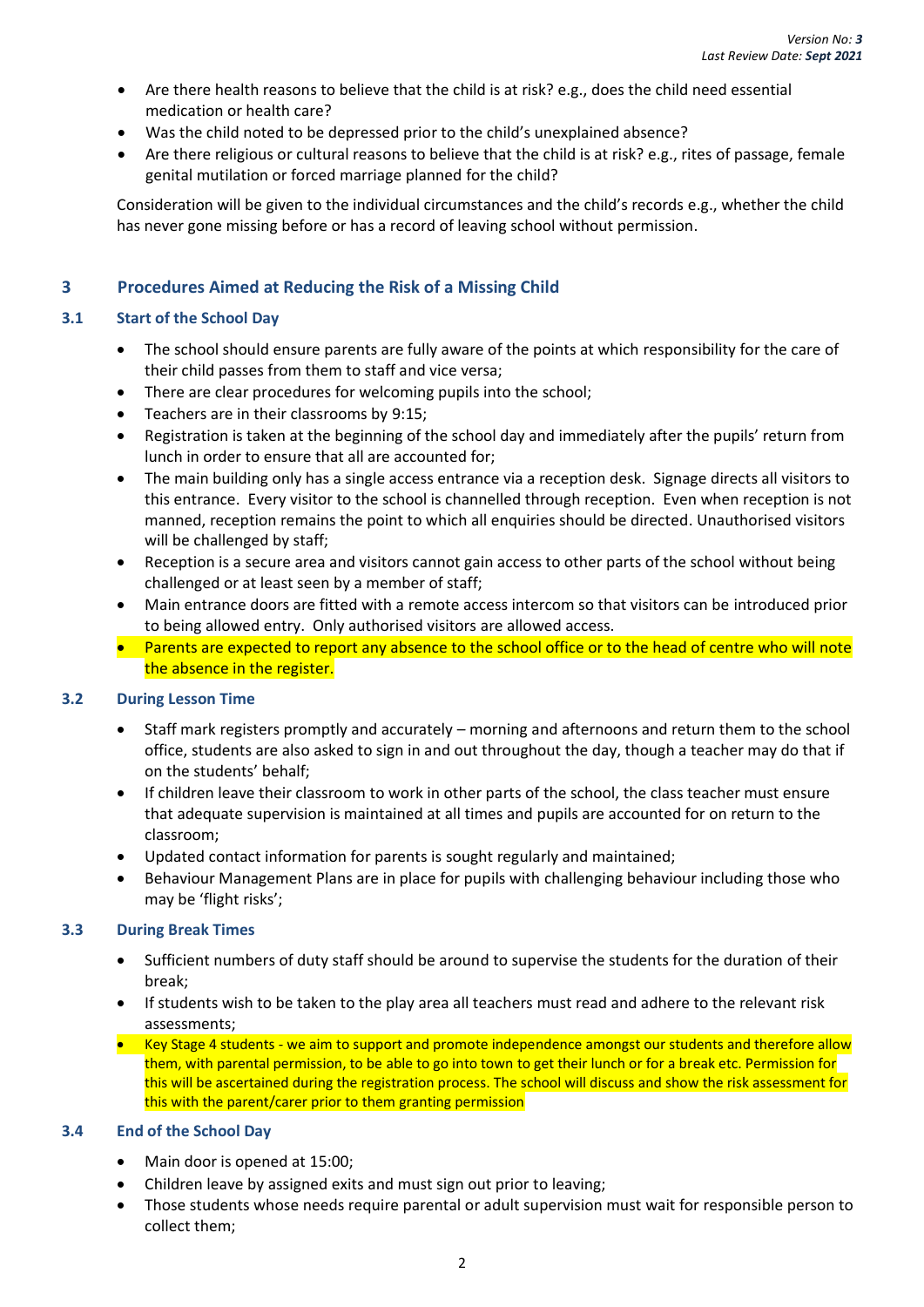#### <span id="page-6-0"></span>**3.5 Off-Site Visits**

The school will take all reasonable precautions to ensure that whilst children are on off-site visits, they are appropriately supervised by members of staff, parents, volunteers and others.

- Thorough risk assessments are conducted, and adequate staff/pupil ratios are provided when pupils leave the school premises;
- Permission from parents is obtained generically when pupils first start their school career, for all residential trips, trips abroad and adventurous activities and parents are notified in advance of all offsite visits;
- Mobile telephones are taken on every visit and emergency contact numbers left at school;
- If the off-site visit involves coach travel or travel on public transport, the group will be counted on and off the vehicle with an additional head count before the vehicle moves off;
- At the venue, all children will be given details of where the meeting point is. Regular head counts will be taken when moving from place to place;

#### <span id="page-6-1"></span>**3.6 After School Clubs**

- Thorough risk assessments will be carried out;
- A register of pupils will be taken;
- Consent will be obtained from parents with contact numbers and details of how the children are to get home and with whom.

#### <span id="page-6-2"></span>**4 Procedures in the Event of Child Going Missing**

In the event that a child is lost, staff will ensure a search is made for the child as soon as possible, parents and authorities are notified at the appropriate stage, and a high level of care is maintained to other pupils at the school while the procedures are followed.

Where a child is thought to have been abducted the Head teacher/Designated Safeguarding Lead will **immediately** call the police using 999.

#### <span id="page-6-3"></span>**4.1 In case of absence**

In the event of a student not arriving at school and no contact has been made by parents to explain the absence:

- Allow 15 minutes for late arrival of agreed time
- Contact parents/guardian/carer's using contact details by phone
- If there is no answer, contact the secondary emergency contact details (or any other emergency contacts)
- If neither party replied continue to call numbers each hour until receiving a satisfactory response from guardians
- If no response from any of the contacts or no satisfactory explanation given by 3pm at the latest, then contact Cumbria Safeguarding Hub on 03332401727

#### <span id="page-6-4"></span>**4.2 During the normal school day**

In the event of a member of staff fearing that a child has gone missing while at school:

- Keep calm;
- If child has registered and the teacher suspects that a child is missing from a lesson or activity, raise the alarm by informing the Head teacher and Designated Safeguarding Lead (if not one and the same) immediately;
- Staff will use professional judgement and risk assess the urgency of the situation to help inform the timeframe required in establishing the pupils' whereabouts before notifying the Police. Timeliness should be on a case by case basis;
- Designated Safeguarding Lead should, together with the class teacher, assess the child's vulnerability (refer to Section 3);
- Class teacher will ensure that remaining pupils are safe and properly supervised. This may necessitate doubling up for a short time;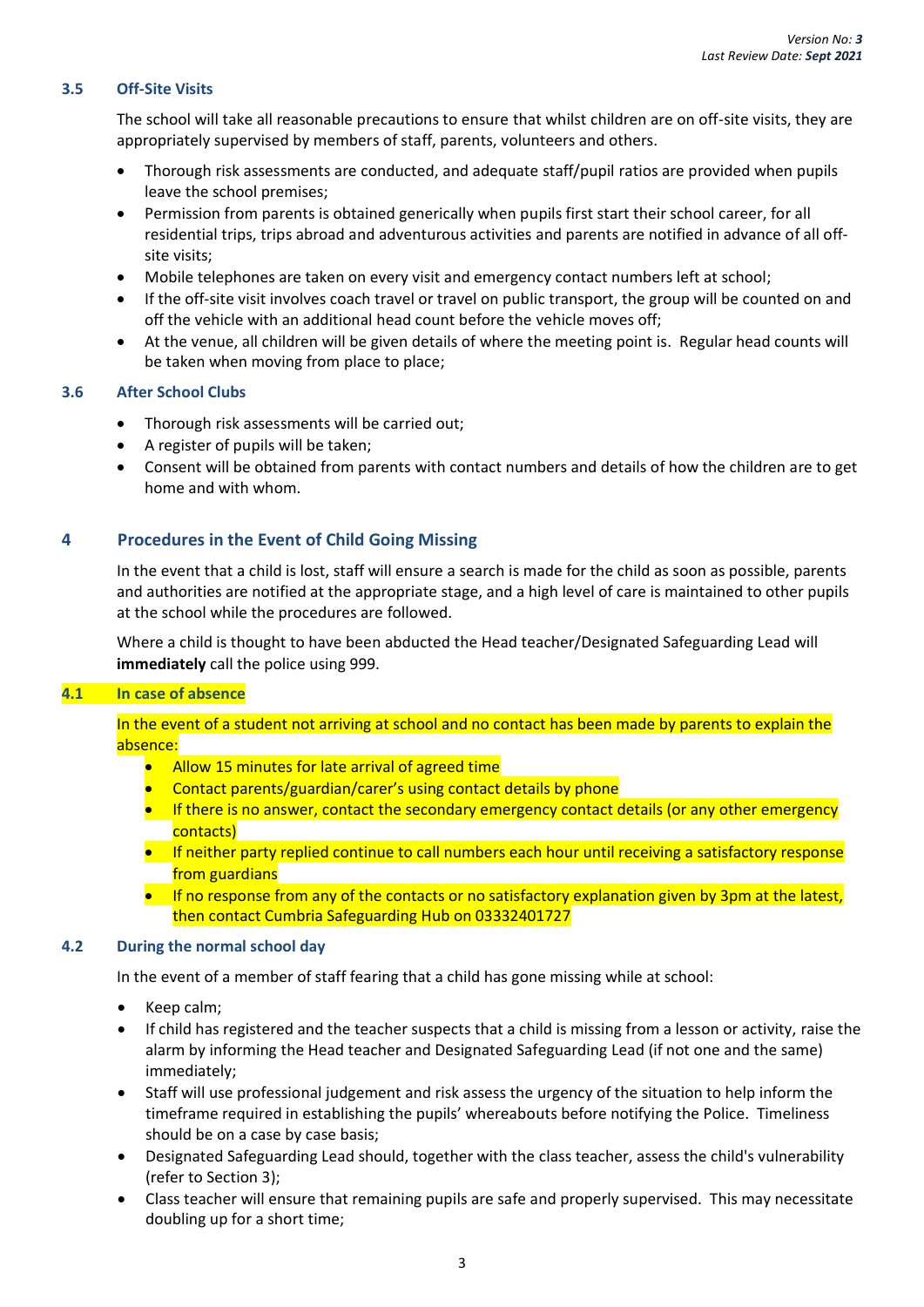- Two members of staff (usually at least member of SMT) will make a search of the premises and outdoor areas. All indoor rooms to be checked systematically first followed by outdoor play areas, car park and adjacent road(s). This will be undertaken as quickly as possible;
- Whilst the initial search is made, the person in charge will make enquiries of all adults in the school to establish the last sighting and time, clothes that the child was wearing, and the possible mental state of the child (happy, upset etc.);
- Where appropriate, check with the pupil's known friends to establish whether or not they are aware of his/her whereabouts;
- If the child has not been found after 10 minutes from the initial report of them as missing, parents will be contacted using emergency contact details provided and staff will try to contact the pupil via their mobile telephone if known (if applicable). Encourage parents to keep calm and enquire as to whether the child has returned home or might be making his/her way home. Ask the parent to come to the school using the normal route that the child would take and to walk if appropriate. Ask them to bring a recent photograph of their child;
- Organise a wider search of the area surrounding the school. Mobile phones should be used in order to effectively communicate with the school;
- If the child is not found during the initial search (after 15 minutes) the Head teacher/Designated Safeguarding Lead will alert the Police (999) (refer to Section 5), Cumbria Safeguarding Hub on Tel: 0333 2401727 and our Health & Safety Services Provider: Kym Allan Safeguarding, Health and Safety Consultants Ltd.;
- If the parent arrives at the setting and their child is still missing, ask the parent to return home in the event that their child has managed to make his/her way home by an alternative route. Ask them to remain at home and to contact others who the child may have gone to visit. The parent must remain contactable by the school at any time in the event that the child is found;
- Telephone lines should remain as free as possible so that messages are not delayed. It may be possible to plug a separate handset into the fax line temporarily to help the short-term situation.

#### <span id="page-7-0"></span>**4.3 Off-Site Visits**

- If a child is lost at a venue, all other pupils will be required to remain with their visit leader and assemble at a pre-determined meeting point until the child is located;
- A head count will be taken to confirm all those who are present. Supervising adults will be asked when the child was last seen and what clothes he/she was wearing. All adults will be asked to look for the child as they proceed with the visit.
- The Visit Leader will appoint a responsible adult from the group to conduct a search of the immediate area and to alert anyone else who may be able to assist, keeping in contact with the Visit Leader via mobile phone;
- A member of staff or other responsible adult will remain at the meeting point in the event that the missing pupil turns up there;
- The Visit Leader will alert officials at the venue (if applicable) that there is a missing child and take their advice;
- The Visit Leader will alert the school who will contact the parents via the emergency contact details;
- If the pupil remains unaccounted for more than 15 minutes maximum, the local police will be informed, and their advice taken;
- The school will contact their Health & Safety Services Provider: Kym Allan Safeguarding, Health & Safety Consultants Ltd.;
- If by the end of the visit, if the child is still missing, arrangements will be made for a member of staff or other responsible adult to remain at the venue or vicinity until the child is located. This will be in conjunction with the local Police, the school setting and the parents;
- The school will at this point notify Cumbria Safeguarding Hub on Tel: 0333 2401727.